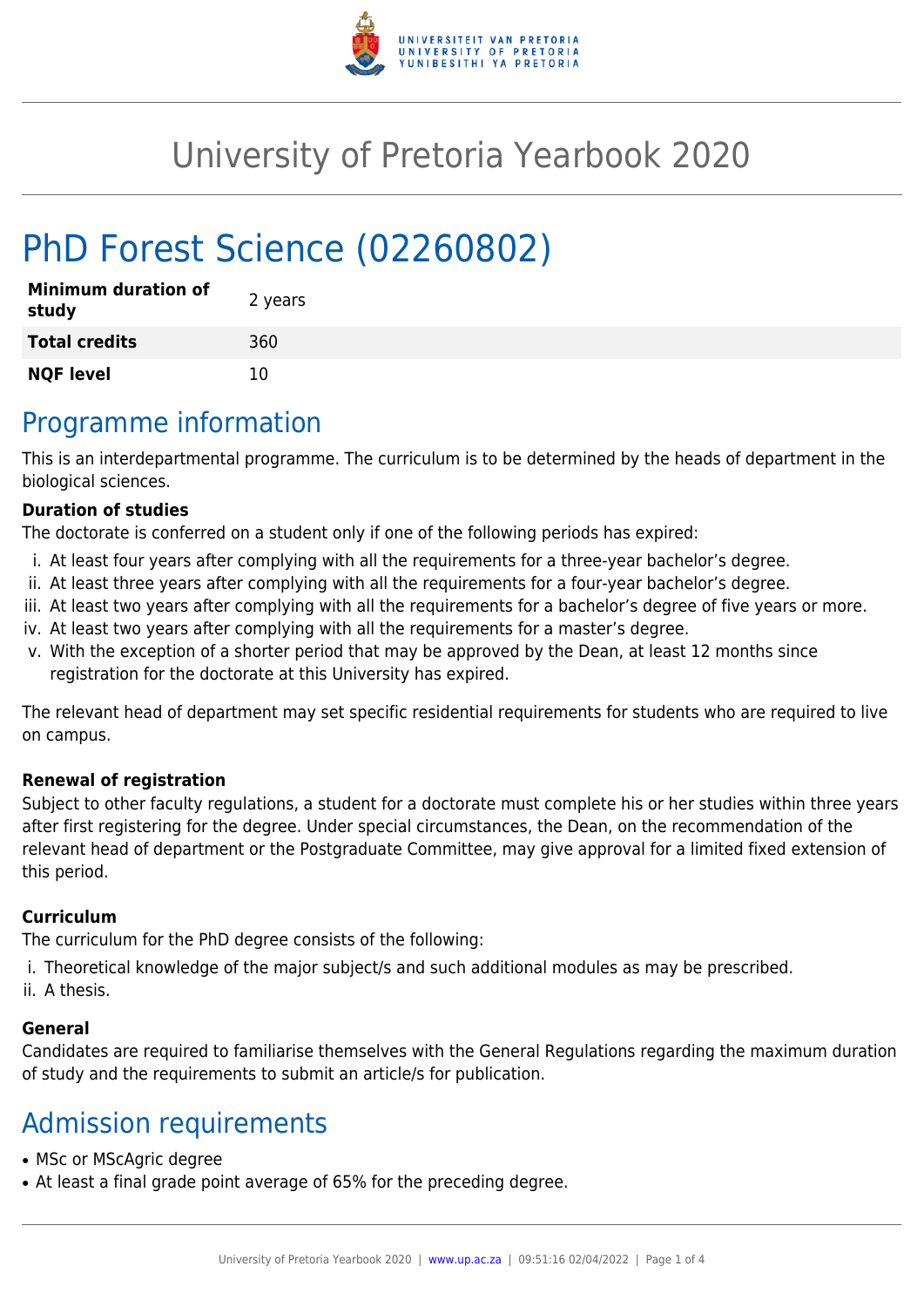

• SAQA evaluation compulsory. (NQF level 8 required)

### Examinations and pass requirements

- i. Consult the General Regulations that apply to the calculation of marks.
- ii. In order to obtain the PhD degree the candidate must:
- pass the examinations and the prescribed modules, as determined in the study programme;
- pass the thesis; and
- pass the final examination on the thesis and general subject knowledge.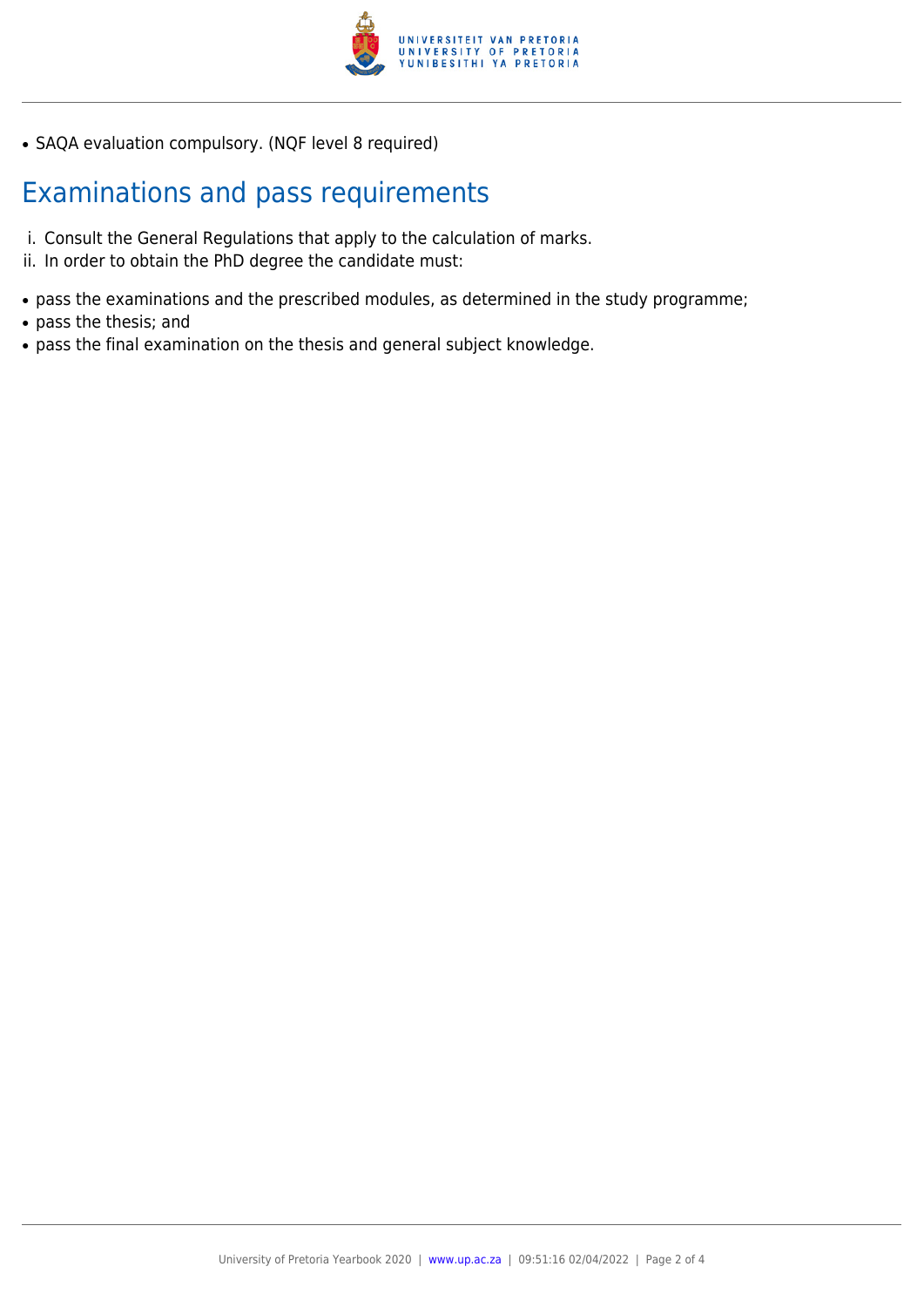

## Curriculum: Year 1

**Minimum credits: 360**

### **Core modules**

### **Forest Science 990 (FOR 990)**

| <b>Module credits</b>         | 360.00                                |
|-------------------------------|---------------------------------------|
| <b>Prerequisites</b>          | No prerequisites.                     |
| Language of tuition           | Module is presented in English        |
| <b>Department</b>             | Department of Plant and Soil Sciences |
| <b>Period of presentation</b> | Year                                  |

#### **Module content**

\*Interdepartmental programme. The curriculum is determined by the heads of department in the biological sciences and will include the research proposal

development and scientific writing. This is followed by research in the area of the chosen specialization in Forest Science culminating in the preparation and

submission of research dissertation: including submission of scientific papers for peer reviewed credited journals.